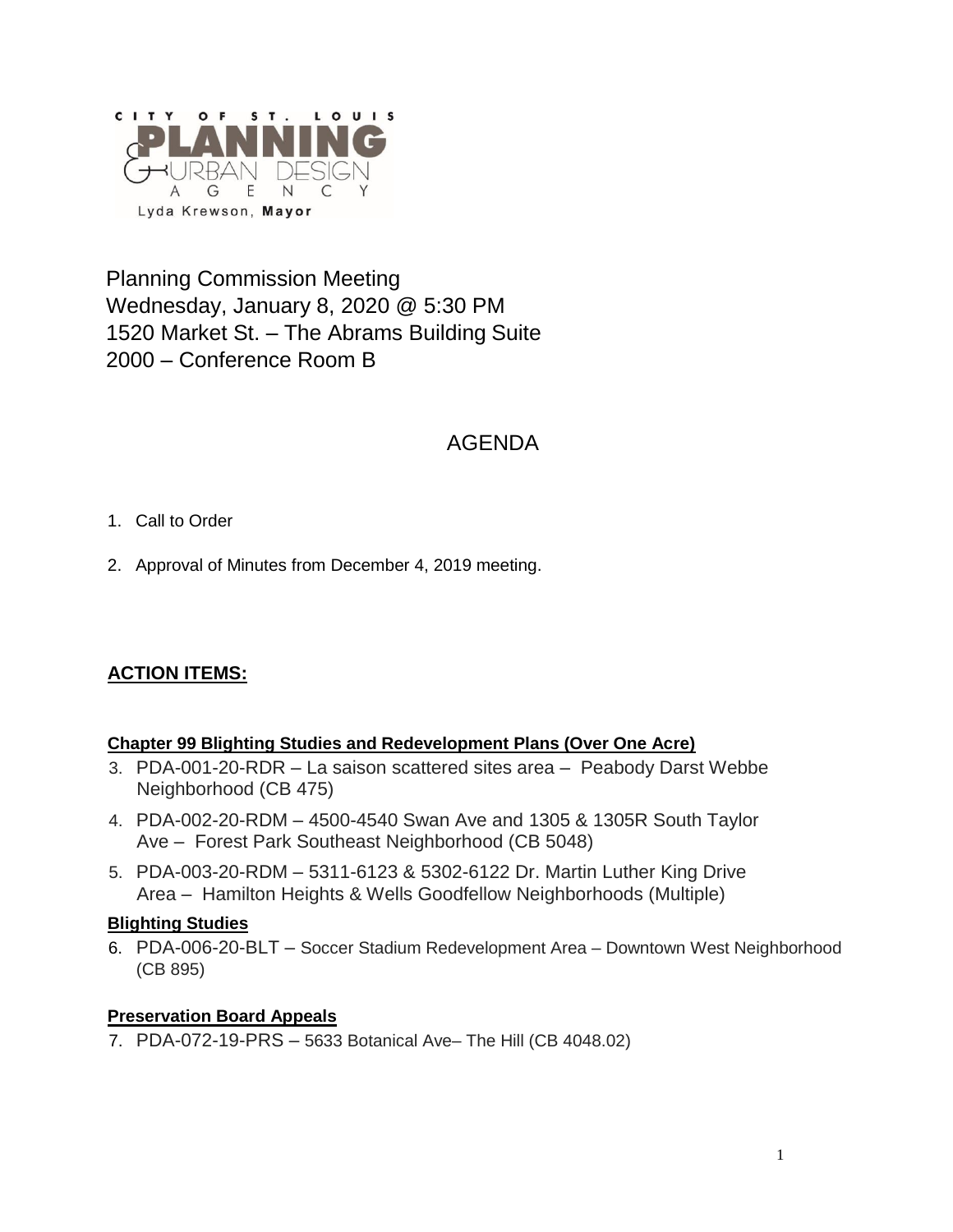### **DELEGATED ITEMS:**

#### **Street/Sidewalk Vacations(R-O-W)**

- 8. PDA-051-19-VACA Elliot from N Market north and Leffingwell from N Market north JeffVanderLou Neighborhood (CB 2364 & 2363)
- 9. PDA-052-19-VACA Southern Portion of the 15 foot wide alley in City Block 181 Downtown Neighborhood (CB 181)
- 10. PDA-004-20-VACA –The 15ft wide n/s alley in CB 3874-W beginning at Pershing and extending northwardly in CB 3874-W –DeBaliviere Place Neighborhood (CB 3874.18)
- 11. PDA-005-20-VACA Montgomery from Glasgow east and the 15' wide n/s alley in CB 1897 beginning at Montgomery – JeffVanderLou Neighborhood (CB 1897 & 1898)

#### **Chapter 99 Blighting Studies and Redevelopment Plans (Under One Acre)**  NONE

#### **Chapter 99 Blighting Studies and Redevelopment Plans (Under One Acre/Over \$1 Million)**  NONE

#### **INFORMATIONAL ITEMS:**

NONE TO REPORT

#### **New Business:**

NONE TO REPORT

Roll call vote in open session to hold a closed meeting pursuant to the following:

Proceedings involving legal actions, causes of actions or litigation or confidential or privileged communications with attorneys or auditors as provided by Section 610.021 (1)RSMo. and/or Section 610.021 (17)RSMo.

END CLOSED SESSION

NEXT BOARD MEETING – FEBRUARY 5, 2020

Adjournment